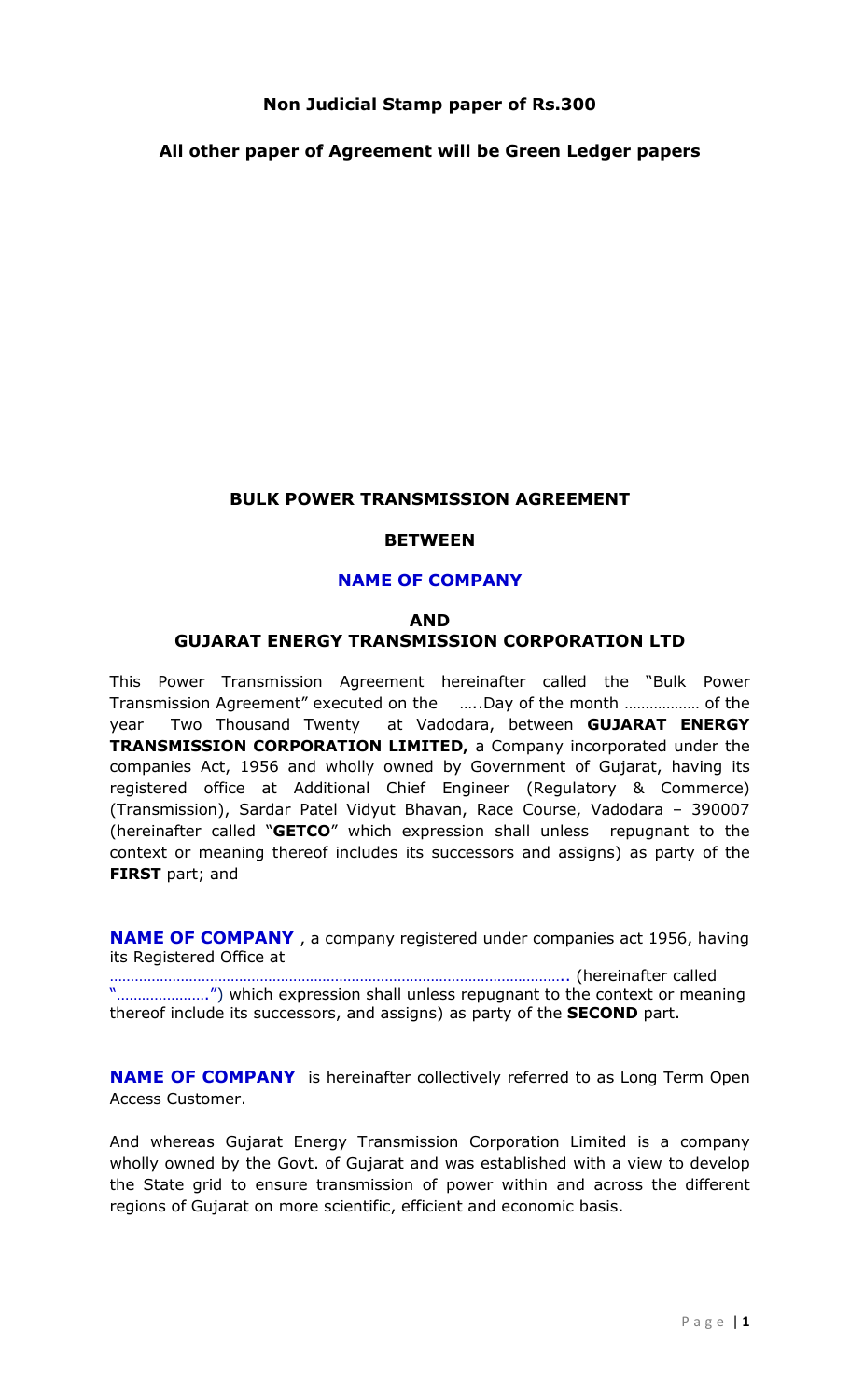As where Company has setup its ................ MW Small Hydro Power Project at ………………………………………………,under Policy for Small hydel projects in Gujarat dated March 2016, GR No MMH-11-2015-1342-B Dtd,28-3-2016 by Energy and Petrochemicals Department of Gujarat Government and GERC Order No 5 of 2016 dtd.14-12-16 that Company can also set up projects at the canal sites for captive purpose as per the terms and conditions mentioned in the GoG policy and GERC Order 2016.

| <b>Word/Phrase</b>                                                      | <b>Meaning</b>                                                                                                                                                                                                                                                                                                                                           |
|-------------------------------------------------------------------------|----------------------------------------------------------------------------------------------------------------------------------------------------------------------------------------------------------------------------------------------------------------------------------------------------------------------------------------------------------|
| Application<br>Form                                                     | Shall mean the application form registered by Company with GEDA<br>for seeking approval to set up the Small Hydro Photovoltaic plant                                                                                                                                                                                                                     |
| Agreement                                                               | Shall mean this Bulk Power Transmission Agreement executed<br>hereof, including the schedules hereto, amendments, modifications<br>and supplements made in writing by the Parties from time to time.                                                                                                                                                     |
| <b>CERC</b>                                                             | Central Electricity Regulatory Commission                                                                                                                                                                                                                                                                                                                |
| Delivery Point                                                          | Shall be the point at which Electricity is delivered into the Grid<br>System of the GETCO (STU) i.e, Receiving end at GETCO Sub-<br>station.                                                                                                                                                                                                             |
| Distribution<br>System                                                  | Shall mean the system of wires and associated facilities from<br>interface point of DISCOM network with GETCO system i.e from the<br>point of interconnection to the installation of Recipient Unit/s                                                                                                                                                    |
| Due Date                                                                | 7 working days from the date of issue of Invoice by GETCO                                                                                                                                                                                                                                                                                                |
| <b>Effective Date</b>                                                   | Shall mean the date of signing of this Agreement.                                                                                                                                                                                                                                                                                                        |
| <b>GETCO</b><br>Grid System                                             | Shall mean the transmission evacuation facility provided by GETCO<br>to evacuate power generated at the Project from delivery point to<br>interface between transmission and distribution system.                                                                                                                                                        |
| <b>GEDA</b>                                                             | Stands for Gujarat Energy Development Agency acting as nodal<br>agency for the implementation of the Policy.                                                                                                                                                                                                                                             |
| <b>GERC</b>                                                             | Gujarat Electricity Regulatory Commission                                                                                                                                                                                                                                                                                                                |
| Injected<br>Energy                                                      | Shall mean the Energy generated and injected by the Power<br>Producer at its Project at any point of time at the Injection Point.                                                                                                                                                                                                                        |
| <b>Injection Point</b>                                                  | Shall mean the point where energy is injected at delivery point.                                                                                                                                                                                                                                                                                         |
| Interconnection<br><b>Facilities</b>                                    | Shall mean in respect of the Power Producer all the facilities<br>installed by Project Owner to enable GETCO to receive the Injected<br>Energy from the Project at the Injection Point, including<br>transformers, associated equipment, relay and switching equipment,<br>protective devices and safety equipment upto Injection Point.                 |
| Metering Point                                                          | For purposes of recording of Injected Energy will be the Delivery<br>Point and shall include two separate sets of ABT Meters, Main and<br>Check meters installed by the Power Producer and both sealed by<br>the DISCOM/GETCO in presence of the Power Producer, having<br>facilities to record both export and import of Active and Reactive<br>energy. |
| Policy                                                                  | Gujarat Small Hydro Policy 2016                                                                                                                                                                                                                                                                                                                          |
| <b>Recipient Unit</b>                                                   | Existing HT/EHT consumer of DISCOM in whose electricity bill<br>wheeled energy is to be settled as per details in Appendix-I                                                                                                                                                                                                                             |
| "Scheduled<br>COD" or<br>"Scheduled<br>Commercial<br>Operation<br>Date" | Means the COD Date specified by GEDA in its Commissioning<br>Certificate issued for the project witnessed by DISCOM and GETCO                                                                                                                                                                                                                            |
| Project                                                                 | Shall mean the  MW Small Hydro Power Project installed and<br>owned by the Power Producer and as per the details incorporated in<br>Appendix 1.                                                                                                                                                                                                          |
| Year                                                                    | Shall mean the financial year covered between 1st April in any year<br>to 31 <sup>st</sup> March of the immediate next year.                                                                                                                                                                                                                             |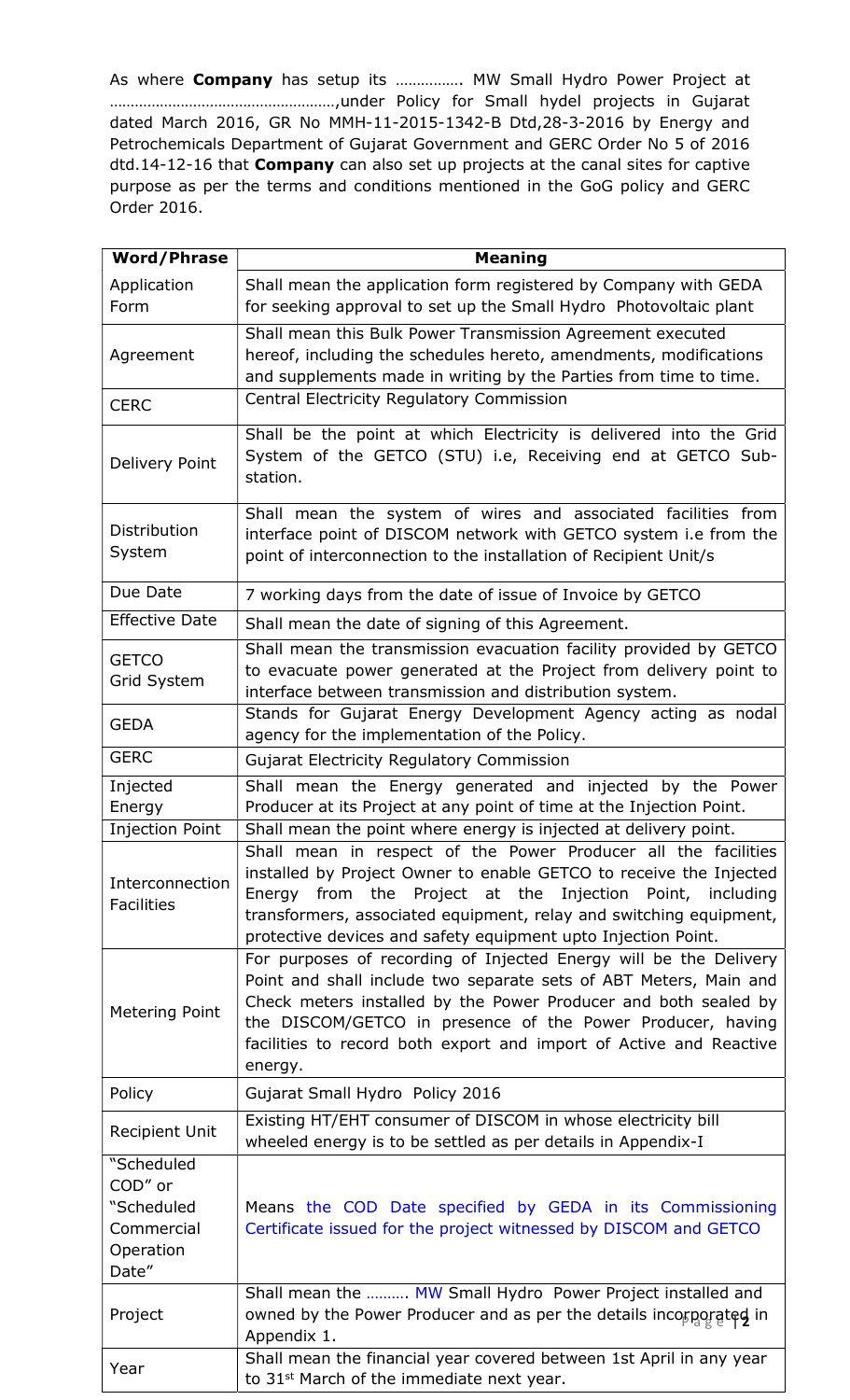As where as **Company** is desirous of Transmission of its power from Small Hydro Power Project 66 KV Switchyard near ……………. at village …………………….. Tal ……………….. District …………………….., Gujarat to 66 KV ……………………..GETCO Substation within the state of Gujarat and has requested GETCO to transmit the power to the beneficiaries within Gujarat on mutually agreed terms and conditions mentioned hereunder.

And whereas the Long Term transmission customer is a Generating Company as per the provisions of EA 2003 and is desirous to avail Long Term Open Access in accordance with Gujarat Electricity Regulatory Commission Order No. 3 of 2011 Dtd. 1-6-2011 (Terms and Conditions of Intra state Open Access) regulation 2011 as amended from time to time and Electricity Act 2003.

And whereas in accordance with Gujarat Electricity Regulatory Commission Order No. 3 of 2011 Dtd. 1-6-2011 (Terms and Conditions of Intra state Open Access) regulation 2011 as amended from time to time, Long Term Open Access shall be allowed by GETCO to Open Access customer within the state of Gujarat. And whereas in accordance with Gujarat Electricity Regulatory Commission Order No. 5 of 2016 (Determination of Tariff and other terms and conditions for procurement of power by Distribution Licensees and Others from Small, mini Hydro Energy Projects in State of Gujarat) the approval with the following terms and conditions for power transmission with Gujarat.

**NAME OF COMPANY** is already entered into a Connection Agreement with GETCO and the Beneficiary **NAME OF COMPANY** is required to enter into a Bulk Power Transmission Agreement (BPTA) with GETCO.

The Beneficiary desires to wheel the energy generated from the …………… MW Small Hydro Power project of the Power Producer located at Vill: ……………., Taluka: ……………. Dist: …………… to the Beneficiary in the State of Gujarat for distribution in the area of **DISCOM Name** as per the terms and conditions specified in this BPTA.

| <b>Beneficiary</b> | <b>Plant Location</b> | Contracted        | <b>Location of</b>                         | <b>Wheeling</b> | <b>O&amp;M</b>  | <b>Supply</b>      |
|--------------------|-----------------------|-------------------|--------------------------------------------|-----------------|-----------------|--------------------|
| <b>Name</b>        |                       | Capacity          | injection                                  | <b>Ratio</b>    | <b>Division</b> | <b>Voltage</b>     |
|                    |                       | $$ MW             | Injection:<br>(Using GETCO s<br>66KV Line) | 100%            |                 | <b>66 KV</b>       |
| <b>Beneficiary</b> | <b>Plant Location</b> | <b>Contracted</b> | <b>Location of</b>                         | <b>Wheeling</b> | <b>O&amp;M</b>  | <b>Supply</b>      |
| <b>Name</b>        |                       | Capacity          | drawl                                      | <b>Ratio</b>    | <b>Division</b> | <b>Voltage</b>     |
|                    |                       | . KVA             | Drawl: 66/11<br>KV  S/S                    | 96              | . . L           | 11/66<br><b>KV</b> |

#### AND WHEREAS

M/s **NAME OF COMPANY** has separately entered into a Connection Agreement with GETCO and **NAME OF COMPANY** (Beneficiary) has agreed with GETCO to pay Transmission charges and losses as per GERC as amended from time to time.

# NOW THEREFORE IN CONSIDERATION OF THE PREMISES COVENANTS AND CONDITIONS THE PARTIES HEREINTO HEREBY AGREE AS UNDER: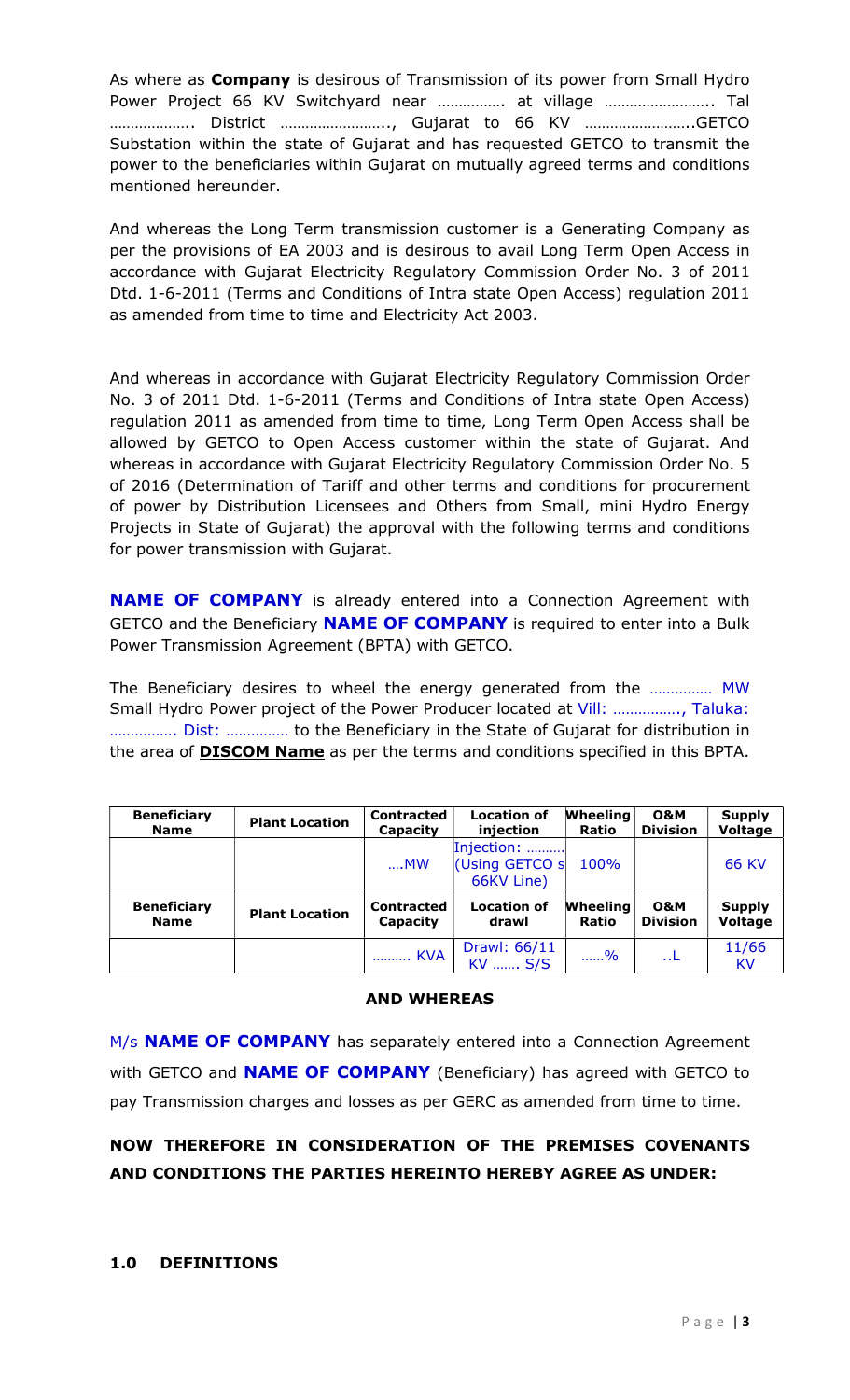The words and phrases used in this Agreement are ascribed the same meaning as contained/described under the Gujarat Small, Mini Hydro Policy, 2015, The Electricity Act, 2003 and Gujarat Electricity Regulatory Commission Order No. 5 of 2016 (Determination of Tariff and other terms and conditions for procurement of power by Distribution Licensees and Others from Small, mini Hydro Energy Projects in State of Gujarat) Rules/Regulations/Orders issued thereunder unless otherwise expressly defined.

## 2.0. INJECTION CONSUMER / COMPANY

Name : NAME OF COMPANY **Location** Transmission / Distribution Licensees : GETCO/DISCOM Capacity (MW)  $\cdot$  ....... MW

## DRAWEE CONSUMER / COMPANY (IES)

Name : NAME OF COMPANY Location : All over Gujarat under DISCOMS Transmission/Distribution Licensees(s) : DISCOM Capacity (MW) : ........ KVA

Date from which the Long Term Open Access is to commence: DTD: \_\_\_\_/\_\_\_/20…

#### 3.0 ELIGIBLE PERIOD

The Eligibility Period of the Agreement shall be from the Effective Date till the end of 25 (twenty five) years from Dtd ...... $\angle 20$ , for the purpose of transmission/wheeling of power as more particularly described under this Agreement (i.e., from  $\frac{1}{20}$  /20 Up to  $\frac{1}{20}$  /20 )

## 4.0 CONSTRUCTION AND OPERATION

- 4.1 The Power Producer ……………….. has completed the Construction of the project and the date of Completion/Commercial operation is 1 / / 20 as per Commissioning Certificate issued by GEDA dated  $\frac{1}{20}$
- 4.2 For the purposes of such completion of the Project, the Company shall take all necessary steps for obtaining Approvals.
- 4.3 The Company shall provide to the SLDC and Chief Engineer (Regulatory & Commerce), GETCO Corporate Office, information regarding Electricity generated during testing, commissioning, synchronization and start up.
- 4.4 Upon the occurrence of an Emergency in GETCO's evacuation system for safe operation of its Grid, GETCO reserves the right to shut down the line and has no obligation to evacuate the Electricity nor to pay any compensation during such period. The Power Producer shall suitably back down their generation. GETCO will, however, make reasonable endeavors to remedy such Emergency, and bring back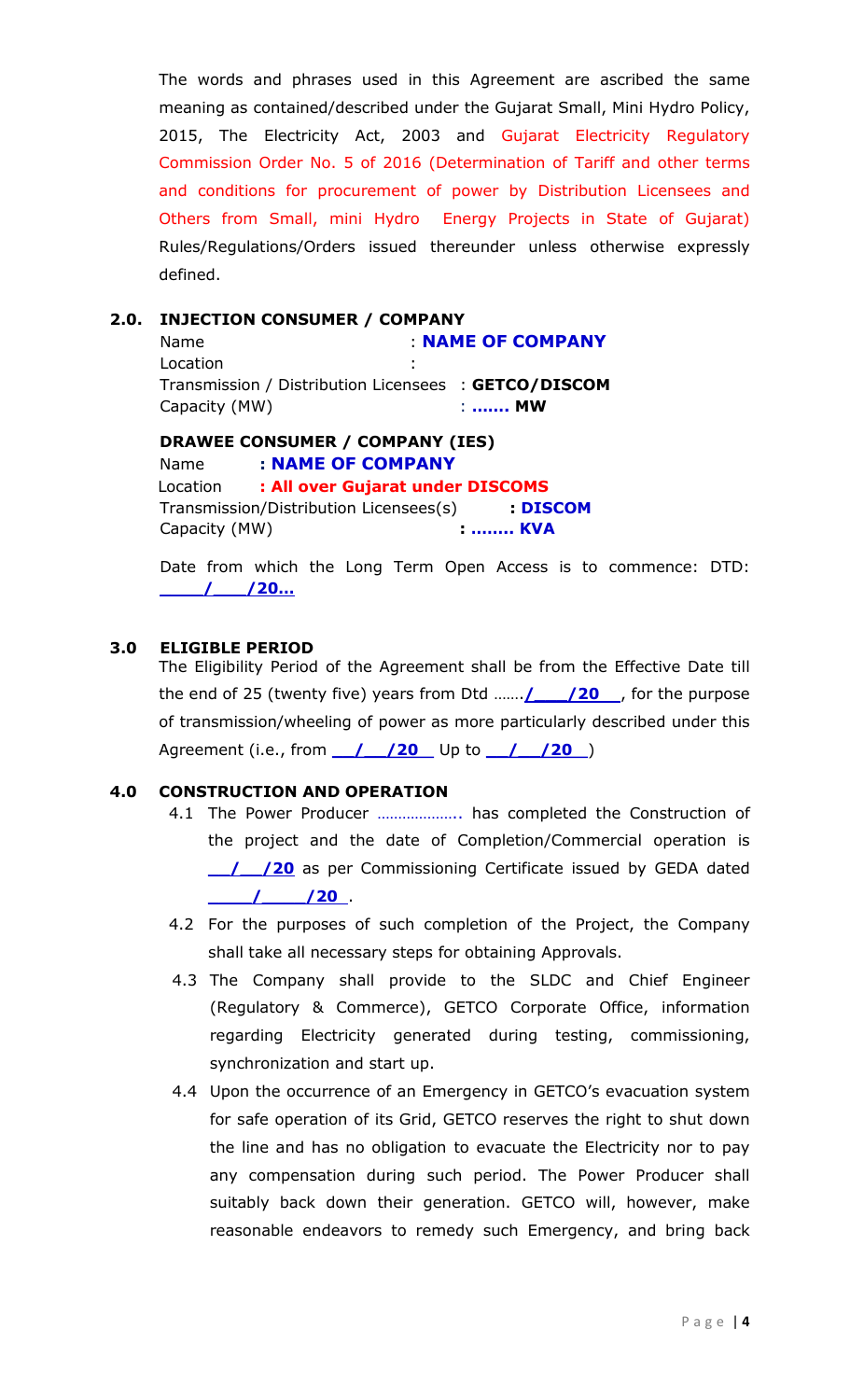normally at the earliest and the power producer will extend full support in restoration.

# 5.0 TERMS AND CONDITIONS FOR TRANSMISSION/WHEELING OF ENERGY

5.1 The Beneficiary is desirous of Transmission/Wheeling the energy to the recipient area as mentioned under the recital of this Agreement in accordance with GERC's existing Orders/Regulations and amendments from time to time.

## 5.2 Transmission/Wheeling Charge:

 The Transmission/Wheeling of electricity generated from the power produced at Small Hydro plant, Taluka ……. dist. ……………., to the Beneficiary shall be allowed on payment of Transmission/ Wheeling charges applicable to Open Access users for use of Transmission/Distribution system of Transmission/Distribution Licensee as determined by Gujarat Electricity Regulatory Commission from time to time on monthly basis by the Beneficiary.

 The transmission charges for the total State Transmission System shall be calculated on monthly basis and shall be leviable to each beneficiary as per the formula prescribed in the GERC Order No. 3 of 2011 Dtd.1-6-2011 (Terms and Conditions of Intra state Open Access) regulation 2011 and ARR of GETCO. In case no beneficiaries for the full or part quantum of committed evacuation of power (……….. MW) are found by **NAME OF COMPANY**, the full Transmission charges of ....... MW shall be payable by **NAME OF COMPANY** on monthly basis from the date which it will commence, i.e.,  $($   $/$   $/20$ ) date mentioned under of this Agreement for the complete term (25 years) of this Agreement.

- 5.3 Wheeling Losses: Beneficiary shall be entitled for drawl of energy at Drawl Points after deducting appropriate transmission and/or wheeling losses as applicable to distribution licensee as per the Orders/Regulations of GERC. SLDC shall certify the energy incorporating the losses.
- 5.4 Other Charges: The Beneficiary agrees to pay other Charges / Duty / Taxes, etc, if any, made applicable by Government or Commission from time to time for Open Access user carrying out third party sale of power.

# 6.0 STATE ENERGY ACCOUNTS

It is specifically agreed between the parties that **NAME OF COMPANY** shall accept without any reservation and condition the State Energy Account issued by SLDC and **NAME OF COMPANY** shall accept and make full payment to GETCO in respect of the GETCO bills raised on this basis. Any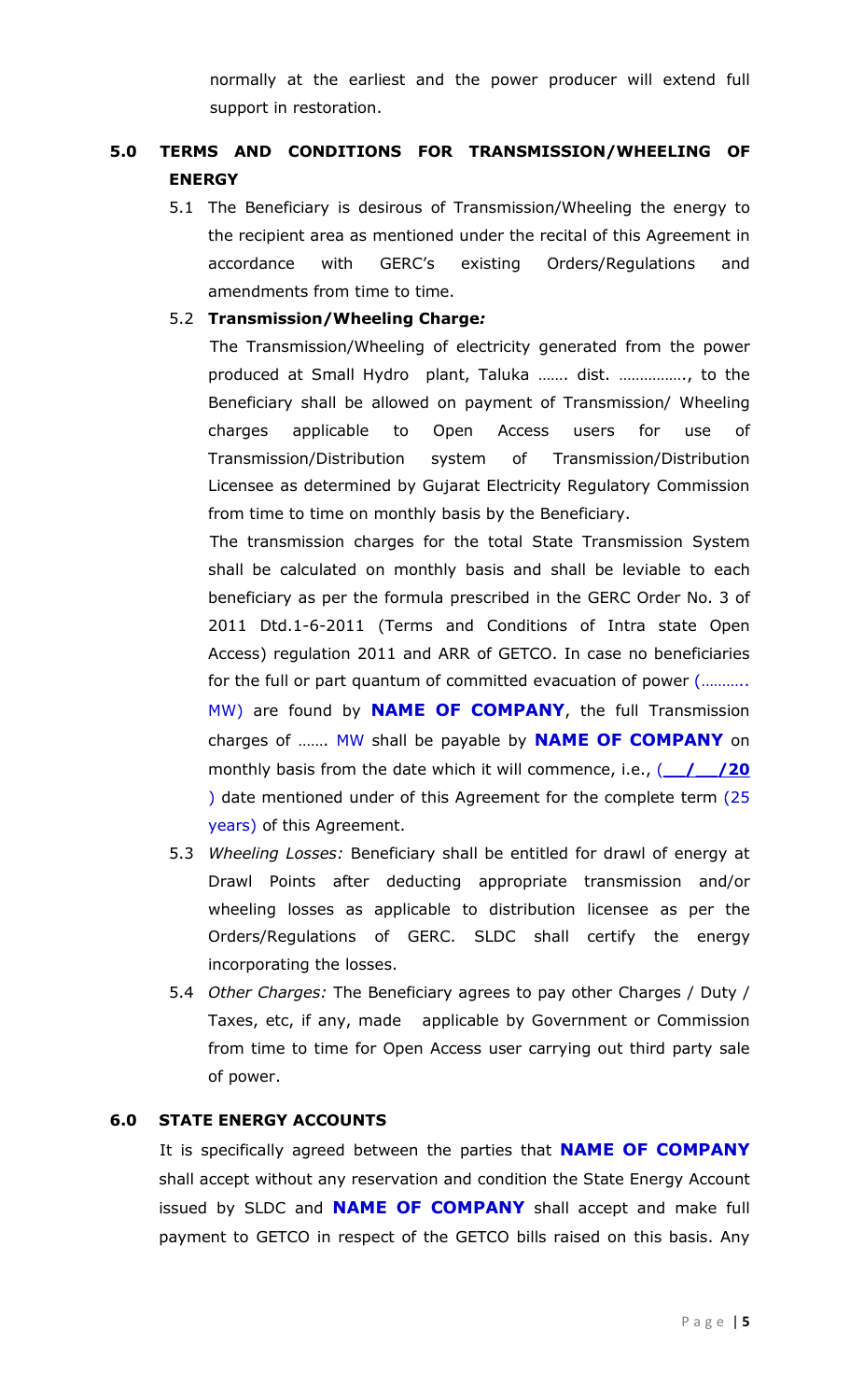change in the State Energy Account methodology by SLDC shall also be binding on all concerned.

## 7.0 COMMERCIAL SETTLEMENT OF WHEELED ENERGY

 The commercial settlement of wheeled energy at Beneficiary boundary shall be as per the Open Access Regulations issued from time to time.

 The Power Producer shall approach DISCOM for supply of standby/startup/night power at applicable tariff. However, no second source of power supply will be granted. The power supply of DISCOM shall be from the same evacuation lines only.

# 8.0 ESTABLISHMENT OF LC AND PAYMENT OF BILLS

- a. GETCO Corporate office, shall present bills for transmission charges to all the Long Term open access customers on monthly basis for payment within 7 working days from the issue of bills which shall be called 'Due Date' for payment of bill. In event of any revision in Regional Energy Account issued by WRPC & SEA issued by SLDC Gotri, GETCO shall adjust the difference between the amount already billed and revised amount by raising a supplementary bill along with a debit/credit note as the case may be.
- b. Payment of bills shall be made by Long Term Open Access user through irrevocable revolving Letter of Credit (LC) to be opened in the favor of "Gujarat Energy Transmission Corporation Limited", LC shall be established for amount equivalent to two months billing for the quantum of ……… MW, Long Term Open Access. The Long Term Open Access user will be communicated by GETCO an approximate amount of LC required based on total approved transmission charges of GETCO and the ratio of capacity to be booked by the Long Term open access customer on year to year basis so that Letter of Credit amount can be modified as per the GERC Tariff Order issued by GERC.
- c. LC shall be without any limitation or restriction with regard to the manner and dates on which the bill can be presented to the concerned banks by GETCO. The bills so presented by GETCO to the bank shall be promptly paid on their presentation. The amount of LC shall be reviewed by GETCO every quarter commencing from April, July, October and January in each financial year and the amount of LC shall be enhanced/reduced, as necessary. The LC charges shall be borne by the respective Long Term Open Access Users.
- d. All the Long Term Open Access users shall open a Letter of Credit on the date of signing of this Transmission Agreement.
- e. All such direct payment shall be paid by the Long Term Open Access users to GETCO through an ECS/EFT/Demand Draft.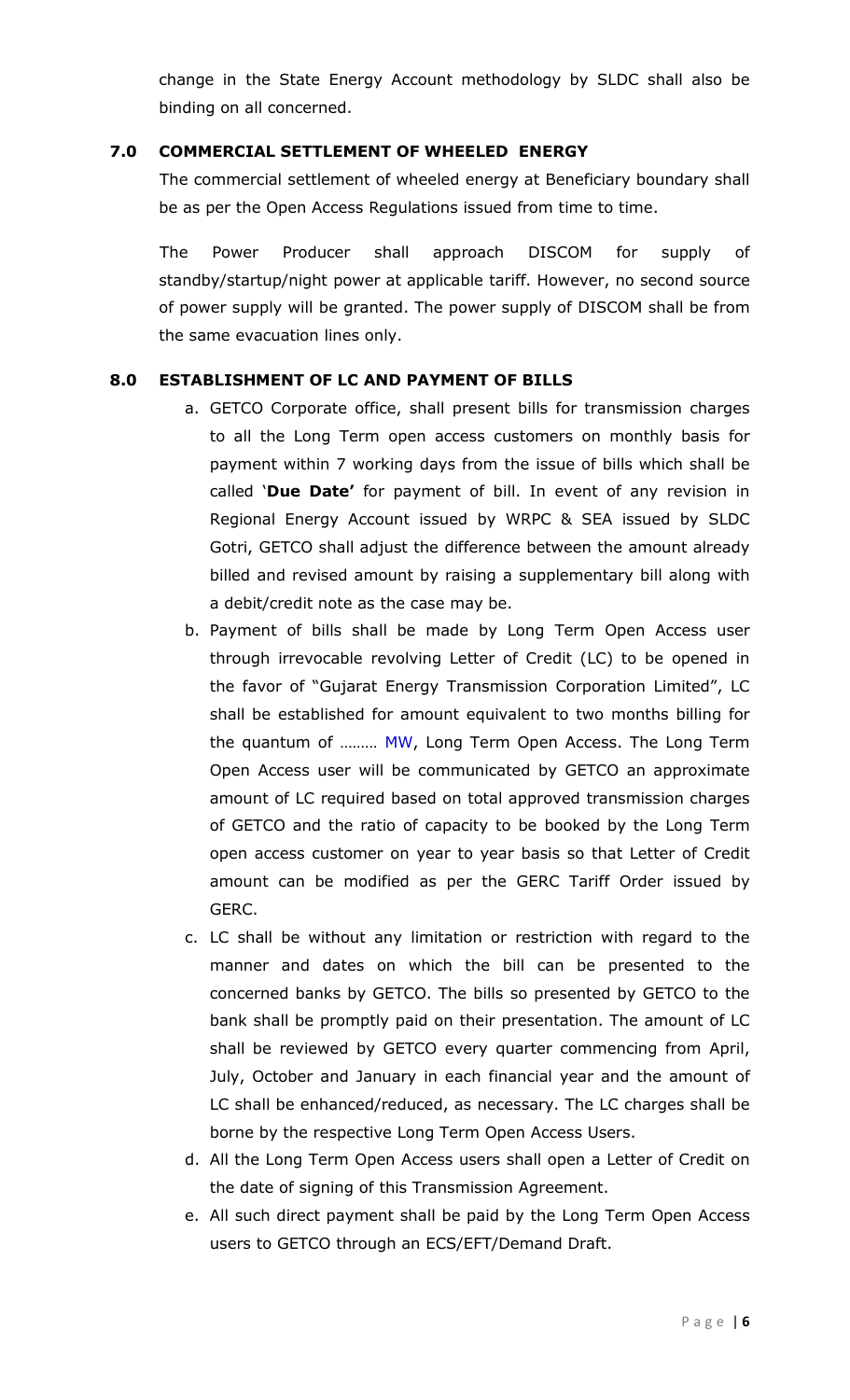- f. The transmission charges for the total state transmission system of GETCO shall be calculated on monthly basis and shall be leviable to each beneficiary as per the formula prescribed in the GERC Order No.3 of 2011 Dtd.1-6-2011 (Terms and Conditions of Intra state Open Access) regulation 2011 and/or subsequent tariff notifications/ARR issued by GERC from time to time.
- g. The bills of GETCO shall be paid without any deductions.
- h. In case of Letter of Credit is not established upto the required full value immediately after any drawl or maintained by the Long Term Open Access user throughout the period of this LTOA, the same shall be considered as default the Open Access granted by GETCO shall stand cancelled.
- i. All costs/expenses/charges associated with the application, including bank draft, bank guarantee, LC etc. shall be borne by the LTOA applicant.

# 9.0 LATE PAYMENT SURCHARGES

- 9.1 In case the payment of bills of Transmission charges by the beneficiary or beneficiaries is delayed beyond a period of 7 working days from the issue of the bill i.e Due Date, late payment surcharge at the rate of 1.25 % per month on billed amount shall be levied on the amounts remained unpaid after the 'Due Date' in proportion to the number of days of delay after the 'Due Date'. The late payment surcharge amount shall also be payable with the next bill.
- 9.2 In case **NAME OF COMPANY** fails to make payment of the amount due to them within 60 days of issue of Invoice the Long Term Open Access granted shall be discontinued by GETCO due to non payment of Transmission charges and actions shall be initiated under section 142 of the Act in addition to the action under Section 56 of EA 2003.
- 10.0. Long Term Transmission customer shall in addition to Transmission charges pay O & M charges for the dedicated transmission system of GETCO as mentioned above to be exclusively used for the open access for the Long Term transmission customer as per GERC Order No 3 of 2007.
- 11.0 GETCO agrees to provide Long Term Open Access required by Long Term transmission customer as per the details mentioned above and in accordance with the Regulations under the Gujarat Electricity Regulatory Commission No. 3 of 2011 Dtd. 1-6-2011 (Terms and Conditions of Intra state Open Access) regulation 2011 and conditions specified by the GERC from time to time.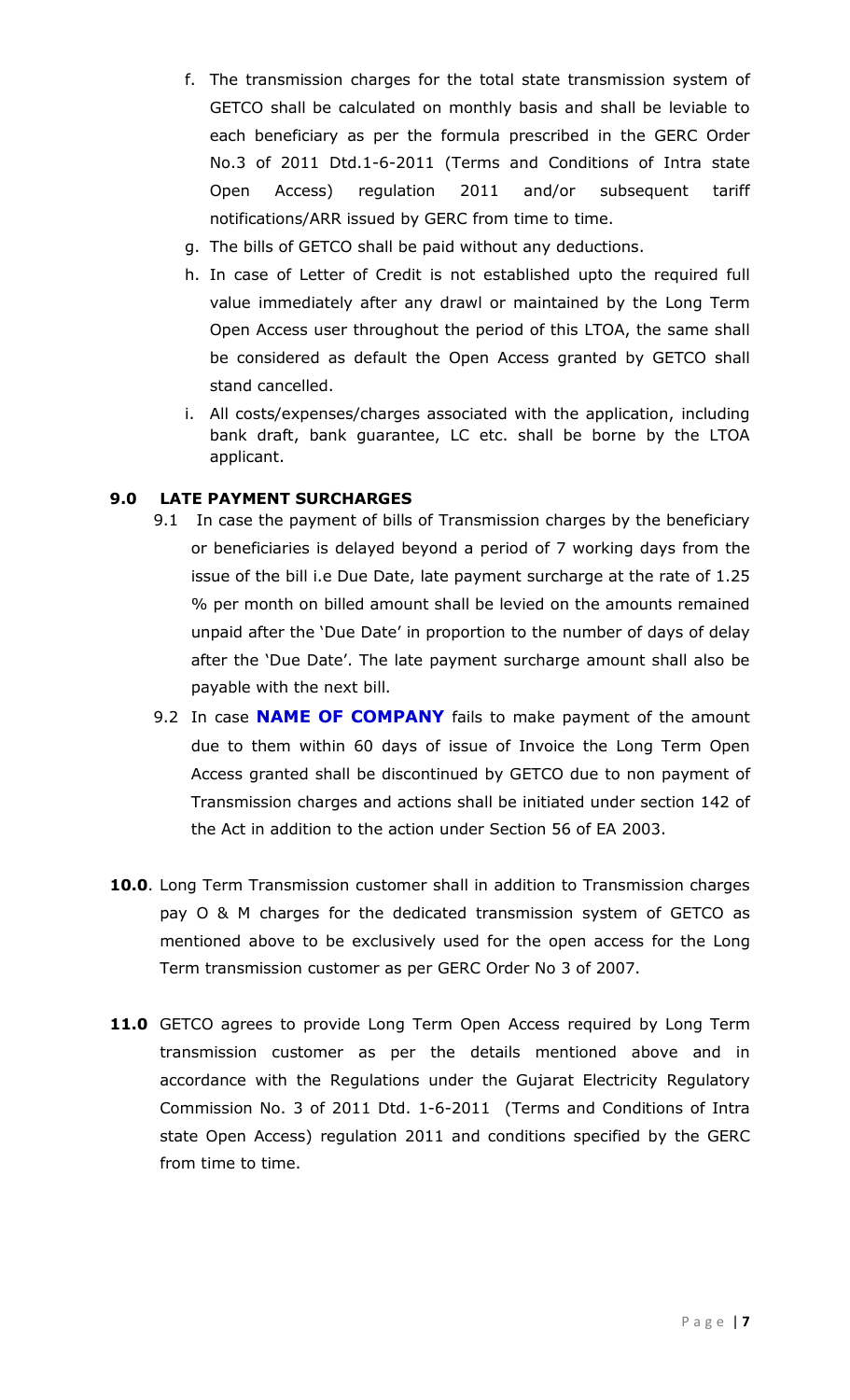- 12.0. All differences/disputes between the parties arising out of or in connection with this Agreement shall be resolved in terms of the Redressal Mechanism provided under Regulation of the GERC Regulations.
- 13.0. This Agreement shall be valid for 25 years from 1 / 20 the date mentioned in the Agreement signed with GETCO.
- 14.0. Long Term open access user agrees to pay the reactive energy as per GERC grid code and GETCO Tariff order issued by GERC as applicable from time to time.

## 15.0. PRE-MATURE TERMINATION

The Long Term transmission customer shall not relinquish or transfer part or full quantity (quantum) and its rights and obligations specified in the Bulk Power Transmission Agreement at any location, without prior approval of GETCO and subject to payment of compensation, as determined in the No. 3 of 2011 Dtd. 1-6-2011 (Terms and Conditions of Intra state Open Access) regulation 2011.

## 16.0. EFFECTIVE DATE AND DURATION OF AGREEMENT

This agreement shall be deemed to have come in force for all purpose and intends from the date of approval given by **GETCO** Dt.  $\frac{1}{20}$  and shall remain operative up to Dt.  $\sqrt{20}$  /  $\sqrt{20}$ . On completion of the Duration of the Agreement period the Agreement may be mutually extended, renewed or replaced by another Agreement on such terms and conditions for such further period of time as per the prevailing GERC Regulations on Open Access at relevant time.

# 17.0. METERING

The Meters shall be provided as per the terms of the Agreement wherein the delivery point for power is identified. In case of Merchant power plant or Sell of Power outside the State or Sell to third party within the state the meters will be installed at GETCO substation end. The class of accuracy will be governed as per the Central Electricity Authority (Installation and Operation of Meters) Regulation, 2006 notified on Dt. 17<sup>th</sup> March 2006 and as amended from time to time. The Ownership of Meters, Standards, Meter failure or discrepancies, Calibration and periodical testing of the meters installed shall be as per the CEA Regulations. The Meter related accessories like CT and PT shall also be as per the said regulations. The entire cost of meters and metering system shall be borne by the Company through out the term of the Agreement. Further, Company shall install Remote Terminal Unit (RTU) at Hydel generation plant at its own cost to communicate Real time Data to DSCOM/State Load Dispatch Centre.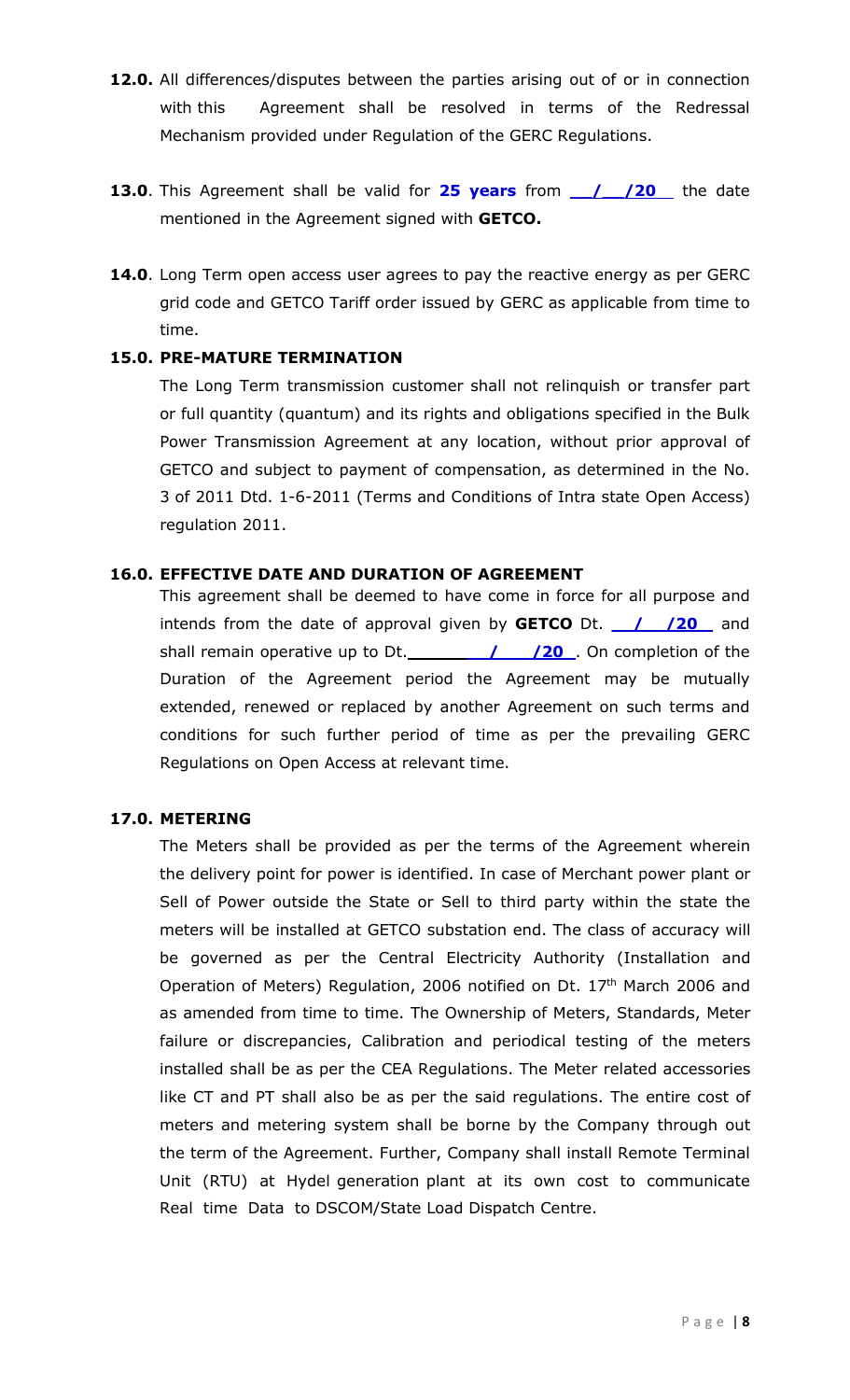## 18.0 REACTIVE POWER

The Power Producer/Beneficiary will owe payment of Reactive Energy Charge to GETCO as may be determined by the GETCO and amended from time to time as per the Reactive energy recorded in the Main Meter and certified by SLDC.

## 19.0 DISPUTE RESOLUTION

- 19.1 The Parties hereto agree to attempt to resolve all disputes arising hereunder promptly, equitably and in good faith.
- 19.2 In event that difference or disputes between parties are not settled through mutual negotiation within sixty(60) days, after such dispute arises, then it shall be adjudicated by the Appropriate Commission in accordance with Law.

## 20.0 GENERAL

The Power Producer hereby accepts all the commitments and undertaking given by it to GETCO for the development of Project evacuation system by GETCO and its related issues. The Beneficiary hereby accepts all the terms and conditions for wheeling of energy prescribed under this Agreement in accordance with the prevailing act/rules/regulations as well as policy of Government of Gujarat.

## 21.0 Successors and Assigns

In case GETCO is wound up and/or its transmission are taken over by other organization(s)/ agency (ies), In such an event, LC arrangement referred to in Para 5 above shall also be binding in respect of the successors organization(s)/ agency(ies) with such modifications and changes as may be considered necessary.

## 22.0 Jurisdiction

The courts of Vadodara shall have exclusive jurisdiction in all matters under this Bulk Power Transmission Agreement.

#### 23.0 Communication

The names of the officials and their addresses for the purpose of any communication in relation to the matters covered under this Bulk Power Transmission Agreement shall be as under:

For and on behalf of

In respect of GETCO Chief Engineer (R&C) Corporate Office, 5th Floor Sardar Patel Vidyut Bhavan, Race Course, VADODARA – 390 007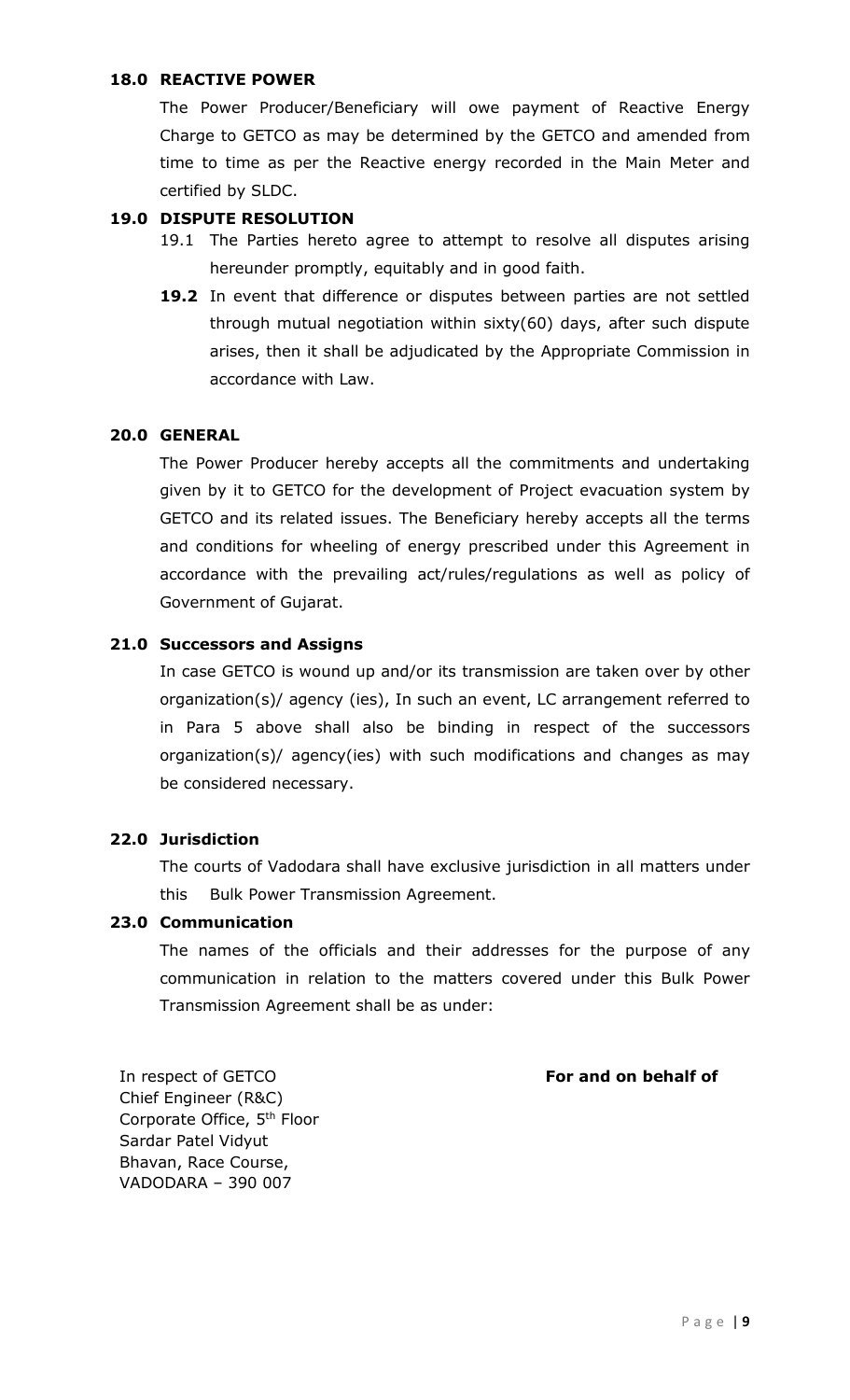In witness where of both the parties have executed this Agreement through their authorized representatives.

## For and on behalf of GETCO<br>
For the Company

# Chief Engineer (R & C)

#### Witnesses:

Authorized Signatory 1.

| -2. |  |  |  |
|-----|--|--|--|
|     |  |  |  |
|     |  |  |  |
|     |  |  |  |
|     |  |  |  |
|     |  |  |  |

Witness: Sign Name Designation Photo id Proof- self attested

| <b>Company Seal</b> |  |
|---------------------|--|
|                     |  |

Witnesses

| 2. |  |  |  |
|----|--|--|--|
|    |  |  |  |
|    |  |  |  |
|    |  |  |  |